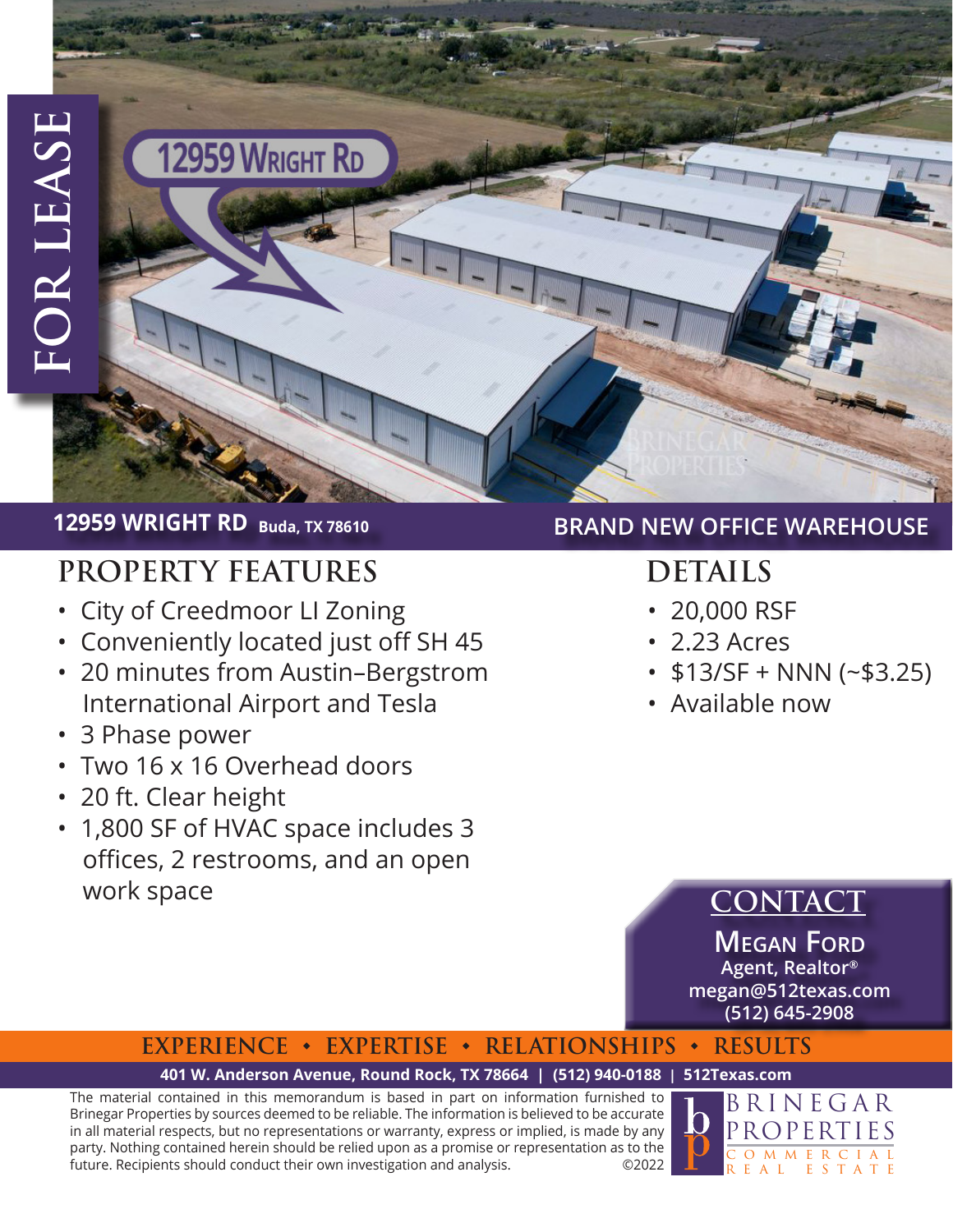**TH** 

# BUDA, TX 78610

# **FOR LEASE 12959 WRIGHT RD Office Warehouse**





**Megan Ford Agent, Realtor® megan@512texas.com (512) 645-2908**

# **EXPERIENCE ◆ EXPERTISE ◆ RELATIONSHIPS ◆ RESULTS**

### **[401 W. Anderson Avenue, Round Rock, TX 78664 | \(512\) 940-0188 | 512Texas.com](http://512texas.com)**

The material contained in this memorandum is based in part on information furnished to Brinegar Properties by sources deemed to be reliable. The information is believed to be accurate in all material respects, but no representations or warranty, express or implied, is made by any party. Nothing contained herein should be relied upon as a promise or representation as to the future. Recipients should conduct their own investigation and analysis. ©2022

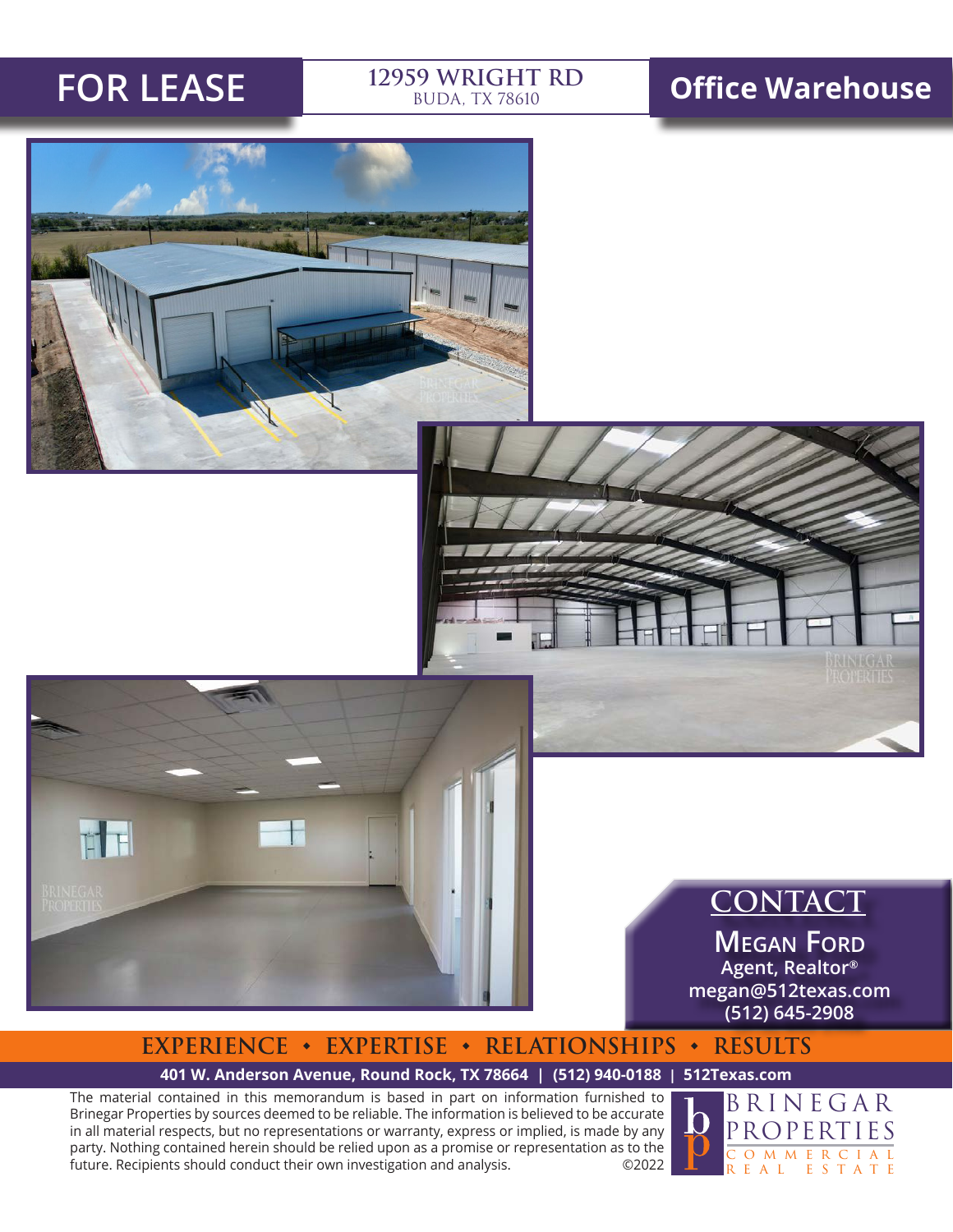BUDA, TX 78610

# **FOR LEASE 12959 WRIGHT RD Office Warehouse**



**CONTACT**

**Megan Ford Agent, Realtor® megan@512texas.com (512) 645-2908**

## **EXPERIENCE ◆ EXPERTISE ◆ RELATIONSHIPS ◆ RESULTS**

### **[401 W. Anderson Avenue, Round Rock, TX 78664 | \(512\) 940-0188 | 512Texas.com](http://512texas.com)**

The material contained in this memorandum is based in part on information furnished to Brinegar Properties by sources deemed to be reliable. The information is believed to be accurate in all material respects, but no representations or warranty, express or implied, is made by any party. Nothing contained herein should be relied upon as a promise or representation as to the future. Recipients should conduct their own investigation and analysis. ©2022

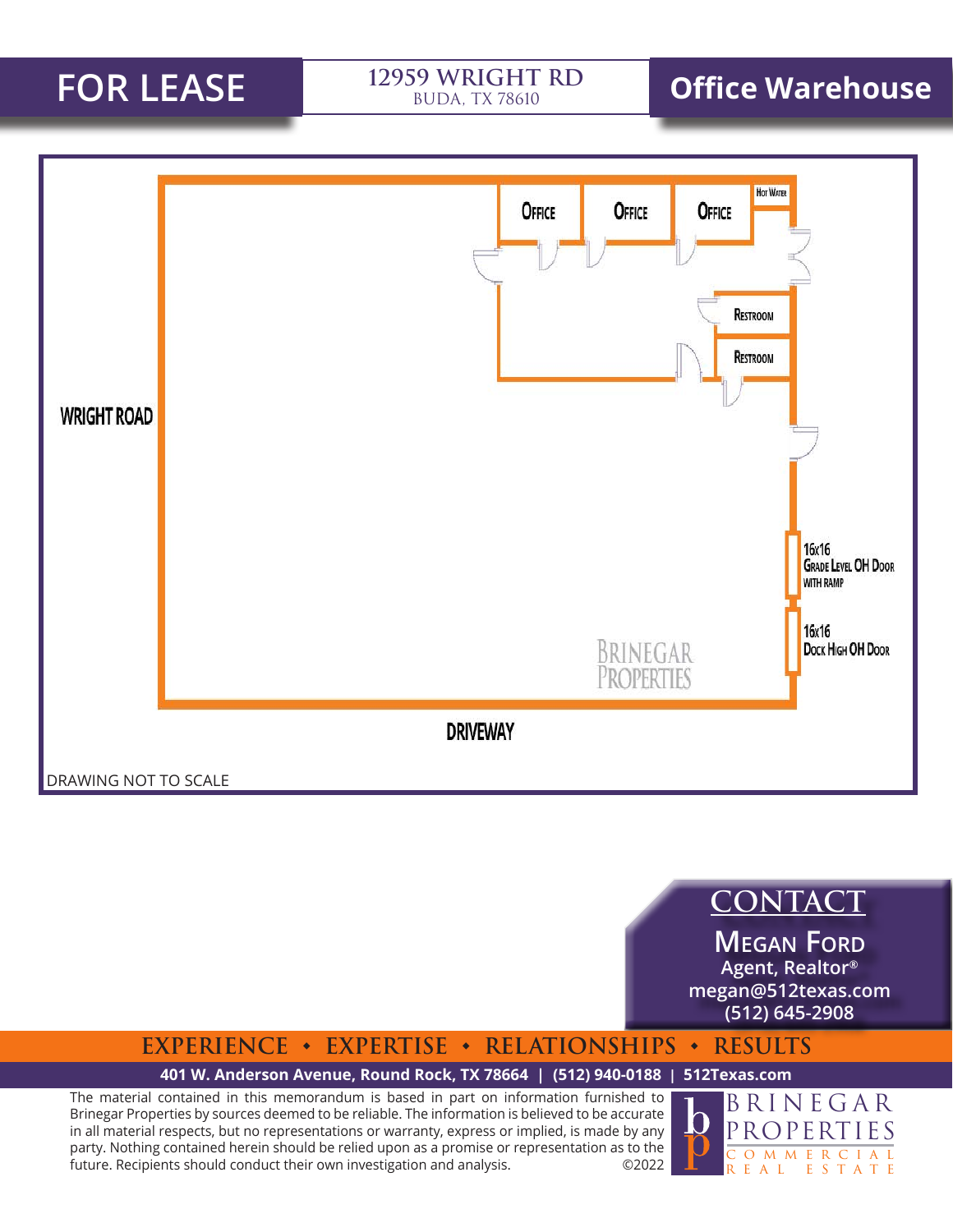# BUDA, TX 78610

# **FOR LEASE 12959 WRIGHT RD Office Warehouse**



| $2021$ (ERSI)                     | 5 min |        | $\vert$ 10 min $\vert$ 15 min $\vert$ |
|-----------------------------------|-------|--------|---------------------------------------|
| Population                        | 161   | 21,457 | 132,275                               |
| Pop. Increase                     | 1.09% | 3.99%  | 3.53%                                 |
| Avg. HH Income \$88,310 \$100,746 |       |        | \$88,915                              |



## **EXPERIENCE ◆ EXPERTISE ◆ RELATIONSHIPS ◆ RESULTS**

### **[401 W. Anderson Avenue, Round Rock, TX 78664 | \(512\) 940-0188 | 512Texas.com](http://512texas.com)**

The material contained in this memorandum is based in part on information furnished to Brinegar Properties by sources deemed to be reliable. The information is believed to be accurate in all material respects, but no representations or warranty, express or implied, is made by any party. Nothing contained herein should be relied upon as a promise or representation as to the future. Recipients should conduct their own investigation and analysis. ©2022